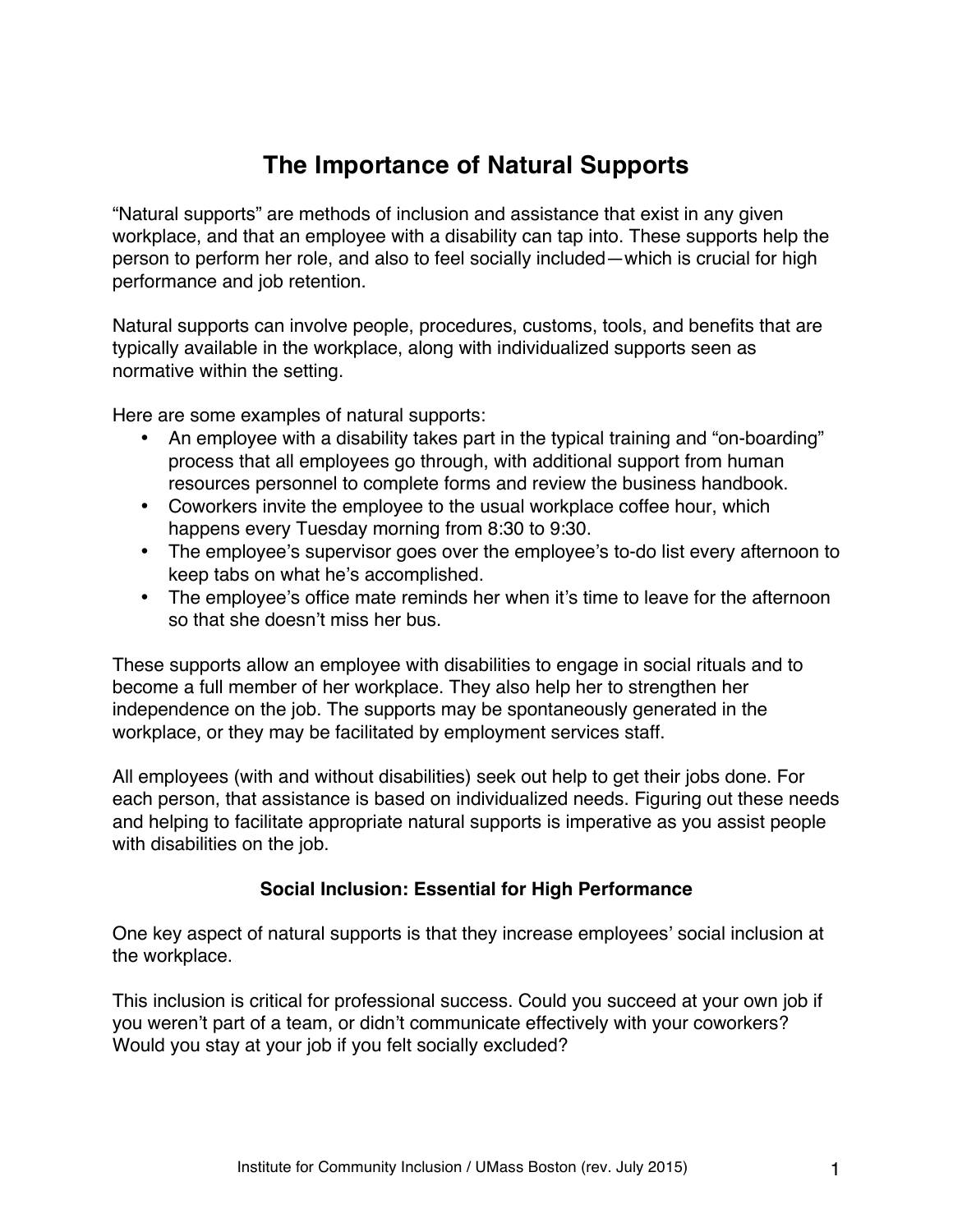How well you fit in socially at work goes beyond your job satisfaction. It also influences how your supervisor and coworkers view your job performance, and how they approach solving problems you have on the job.

Establishing a natural support network for a worker with disabilities is an important part of your job as an employment professional. It's also fundamental to fading your own support over time.

## **How Workplace Inclusion Happens**

For many people with significant disabilities, social inclusion at work has been a challenge. While our schools, communities, and workplaces are becoming more inclusive of people with disabilities, we still often make assumptions about what they can and cannot do. Many disabilities, including autism, also affect people's social interactions, and can be misunderstood in the workplace.

The good news is that social connections at work can smooth many bumpy interactions. These connections also affect the formal and informal training and support a worker receives.

Here are some steps you can take to ensure that a person with a disability will be fully included in the workplace:

Create the expectation throughout the job development process that the **employer will provide training and support** for the worker, as they would with any other employee. This can include identifying coworkers who will act as trainers or mentors for the worker with a disability.

If job coaching is part of the support plan, explain to the employer the **role of the job coach**. The job coach is there to supplement, not substitute for, the supports available within the workplace.

Explain to the employer the importance of social inclusion to the **long-term success** of the employee.

Discuss the **specific support needs** of the individual, and how these will be met, in a way that enhances his inclusion, rather than stigmatizing him. Provide functional guidance and information that will invite comfortable interactions. Under what conditions does the new employee do his best work? What are the most effective ways to communicate with him?

Ensure that the area where the person with a disability will be working is not isolated, but is **physically integrated into the workplace**.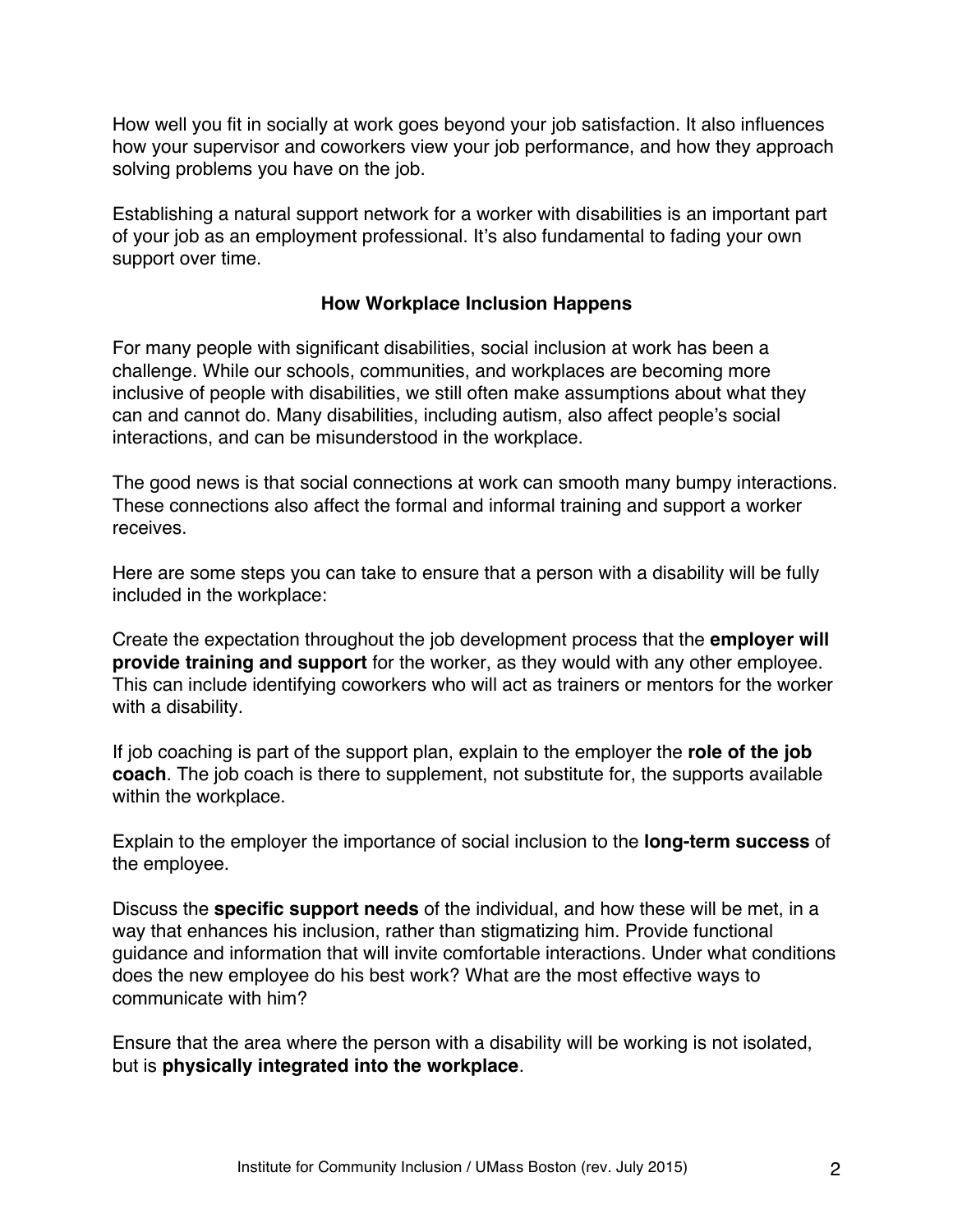Design the job so that the worker has **regular contact and interaction** with coworkers.

Have the employee work a **similar schedule to others**, with the same break times, meal times, etc.

## **Basic Principles to Keep in Mind**

Here are some basic principles to help make sure natural supports function well.

**Each workplace has its own culture.** Learn the informal rules and norms of each workplace, along with the features and benefits that the business offers. This will help you assist a worker in developing supports and social connections—in other words, fitting in. This includes learning about opportunities such as tuition reimbursement and gym membership, as well as the social rituals of the workplace (breaks, lunch, parties, etc.), and how the worker can participate.

**Social integration comes first, not second.** Research has shown that new workers first develop social connections, and then master their job responsibilities. It's often those social relationships that help develop natural supports. Social connections also help create the flexibility that allows natural supports to function.

**External support has multiple effects on the workplace.** The presence of agency staff on the worksite, as well as how you define your role there, influences how the employer and coworkers view and interact with the new employee. Role-model positive interactions, being respectful of the individual and choosing the least intrusive ways to provide assistance.

**Ongoing support requires strong business partnerships.** As employers and coworkers play a larger role in training and supporting workers with disabilities, your role shifts as well. You become more of a supplementary resource, providing backup and consultation as needed.

## **Cautions About Natural Supports**

Natural supports can have pitfalls, like any other strategy. Here are some things to watch out for

**Don't impose a new model upon the business.** Instead, encourage employers to become more involved, starting with the job development process. You'll be there to support both the employer and the worker throughout the tenure of employment.

**Don't use natural supports as an excuse** to provide skimpy services, or to withdraw agency support. Natural supports aren't about dumping all responsibility on the employer. A key feature of supported employment is that agency support is long-term.